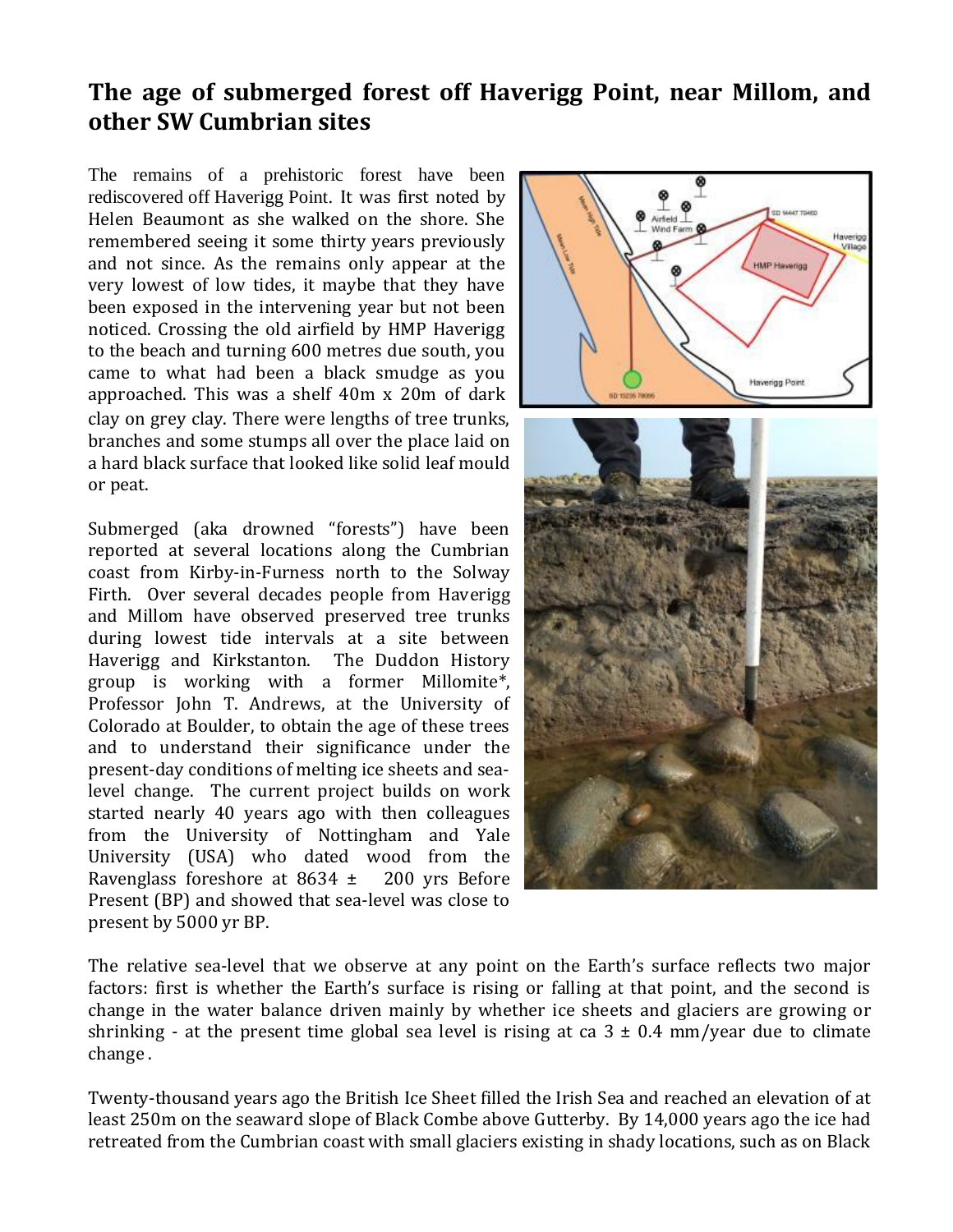Combe. The Earth's crust responds to application of large loads, such as ice sheets, by sinking but then rebounding as the ice sheets retreated and the load is thus removed.

At the glacial maximum global sea level was about 130 m lower than present due to the transfer of water from the oceans into the large global ice sheets. As these ice sheets melted the water was added back into the oceans causing sea level to rise. Along the Cumbrian coast what is called "relative sea level" (what we see) is the product of i) changes in elevation of the land, and ii) changes in global sea level.

At the present time satellite observations of a site at St Bees indicate virtually no rebound over the last 12 yrs and this probably also applies to the Duddon Estuary region. As global sea level is rising at ca  $3 \pm 0.4$  mm/yr (due to the melting glaciers and ice caps) then a rise of sea level along the Cumbrian coast appears inevitable.

(http://geodesy.unr.edu/NGLStationPages/stations/STBE.sta)



Our first visit recorded the site without any surveying equipment, using a 30cm yellow Garmin GPS unit for scale in the photographs. Subsequently we have visited with a drone and tape to record the site. The 2018 drone shots were disappointing because the site was still under water even though it was the lowest tide of the month. The 2019 shots were clearer and used 10cm red and white chevron tape for scale. The encroaching stones are even more apparent.



On each occasion there has been less of the forest visible and an increasing covering of stones. On the last visit, there was nothing visible and it isn't clear whether the remains have been washed away for good or covered waiting to be revealed again in the future. Two samples were taken in 2018 for dating. It was remarkable how hard it was to saw through the wood.

We obtained our first radiocarbon date from the Haverigg site in April, 2019. The sample was collected by Helen Beaumont. Two more were submitted in May and were collected by Stephe Cove and Helen Beaumont. The initial radiocarbon age was  $7700 \pm 25$  yr---this has to be corrected